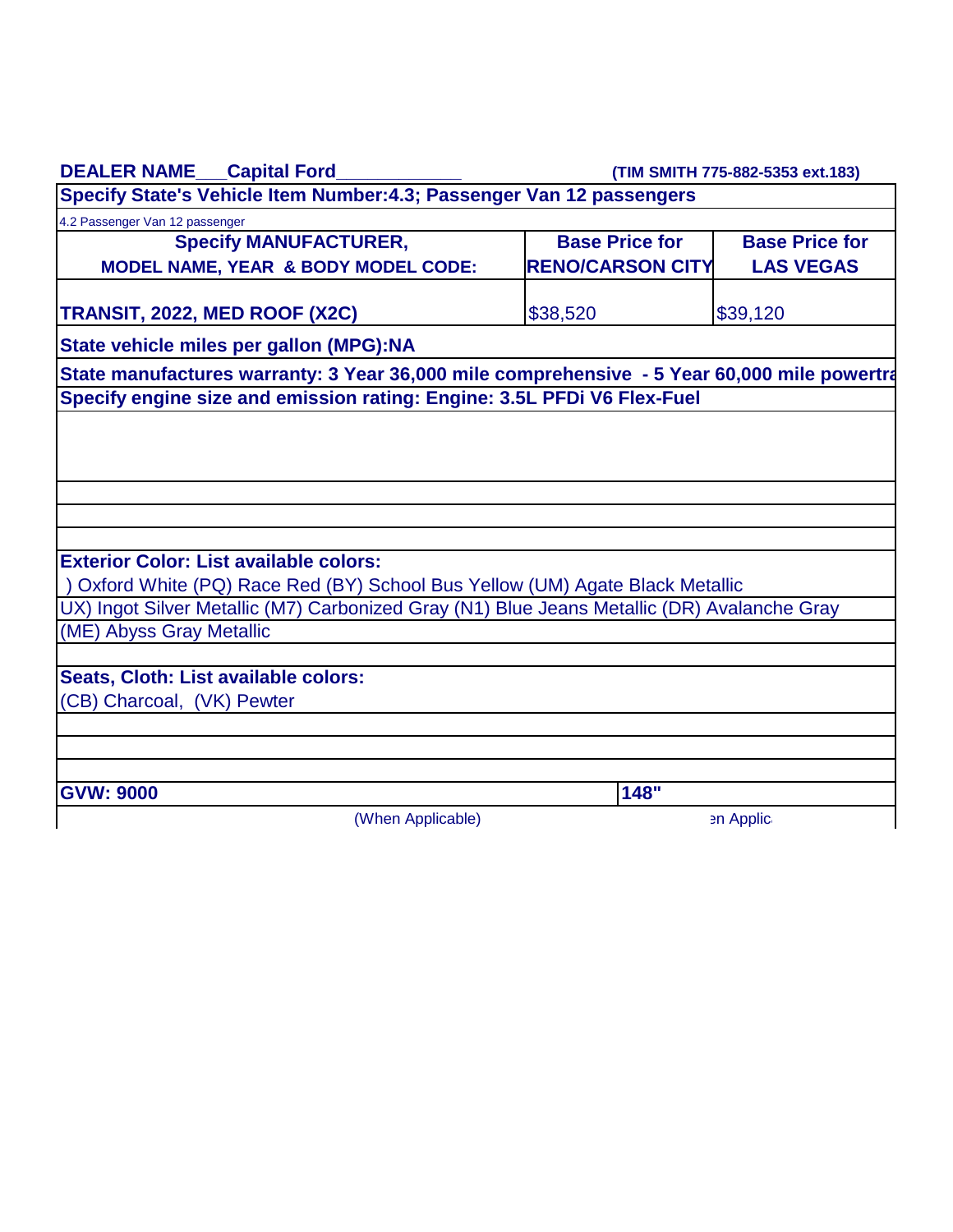## **OPTION PACKAGE PAGE ~ FLEET**

(Use separate page for each package)

| <b>DEALER NAME</b>                             |            |         |  |
|------------------------------------------------|------------|---------|--|
| <b>Specify State's Vehicle Item Number:4.2</b> |            |         |  |
| 4.2 Passenger Van 12 passenger                 |            |         |  |
| <b>Option Package Name/Code:</b>               | <b>XLT</b> | \$1,895 |  |
| <b>List Equipment Features Below:</b>          |            |         |  |
|                                                |            |         |  |
|                                                |            |         |  |
|                                                |            |         |  |
|                                                |            |         |  |
|                                                |            |         |  |
|                                                |            |         |  |
|                                                |            |         |  |
|                                                |            |         |  |
|                                                |            |         |  |
|                                                |            |         |  |
|                                                |            |         |  |
|                                                |            |         |  |
|                                                |            |         |  |
|                                                |            |         |  |
|                                                |            |         |  |
|                                                |            |         |  |
|                                                |            |         |  |
|                                                |            |         |  |
|                                                |            |         |  |